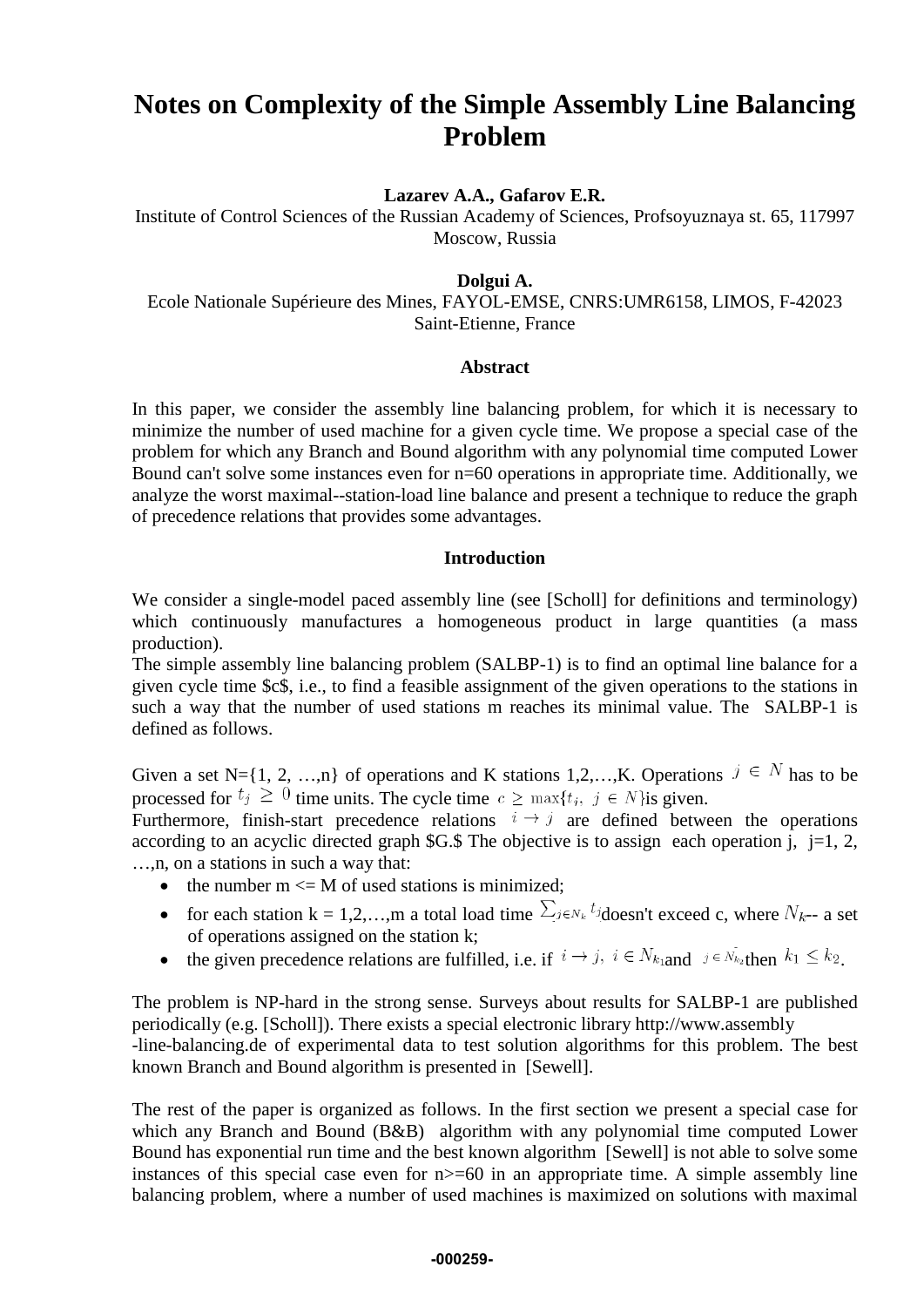station loads, is considered in Sections 2 and 3. A modification of a graph of precedence relations to a planar one and the benefits of such the modification are presented in Section 4.

## **1. Run Time of a Branch and Bound Algorithm for a Special Case**

**Partition problem.** Given is a set  $N = \{b_1, b_2, \ldots, b_n\}$  of numbers  $b_1 \geq b_2 \geq \cdots \geq b_n > 0$  with  $b_i \in \mathbb{Z}_+, i = 1, 2, \ldots, n$ , and a number  $A \in Z_+$  with  $A \leq \sum_{i \in N} b_i$ . Is there a subset  $N' \subset N$  such that  $\sum_{i \in N'} b_i = A?$ 

The worst case analysis of a run time of \$B\&B\$ algorithms are presented, e.g., in [Finkelstein,Posypkin] for the well-known Knapsack Problems. In these papers authors use special cases, for which it's can be easy to find an optimal solution with a B&B algorithm, but to prove its optimality we should consider almost all feasible solutions. The number of optimal solutions for instances of the special cases

In [Posypkin], the following special case of the Knapsack Problem has been presented. For this type of instances, we have a set of numbers  $B = \{b_1, b_2, \ldots, b_n\}$  which are used in the following parameterized optimization instance:

$$
\begin{cases}\nf(x) = \sum_{j=1}^{m+n} c_j x_j \to \max \\
\sum_{j=1}^{m+n} c_j x_j \le k a + 1, \\
a \ge 2, \\
c_j = a, \ j = 1, 2, \dots, m, \\
c_j = b_j \cdot a, \ j = m + 1, 2, \dots, m + n, \\
x_j \in \{0, 1\}, \ j = 1, 2, \dots, m + n.\n\end{cases}
$$
\n(1)

For this special case any B&B algorithm with any Upper Bound computed in a polynomial time, has an exponential number of nodes in a search tree, if  $P \neq NP$  [Posypkin], i.e. the complexity

time of the B&B algorithm is exponential and equals to  $\frac{3}{2} \cdot \frac{2^{n+3/2}}{\sqrt{\pi (n+1)}}$  [Posypkin]. In fact, in an instance of this type, there is a sub-instance which is an instance of the NP-hard Partition Problem with numbers  $B = \{b_1, b_2, \ldots, b_n\}$ , i.e. to compute a "good" Upper bound we should solve an instance of the Partition Problem, that impossible to do in a polynomial time, if  $P \neq NP$ . As a consequence, the reduction of nodes by rule "a local upper bound  $\leq$  current record" will be ineffective.

We use a similar idea to construct a special case of SALBP-1 for which any \$B\&B\$ algorithm with any polynomial time computed Lower Bound has an exponential time complexity which makes the algorithm ineffective for instances with n>=60 operations.

We use the following reduction from the Partition Problem to the special case of SALBP-1. Let's modified an instance of the Partition problem as follows: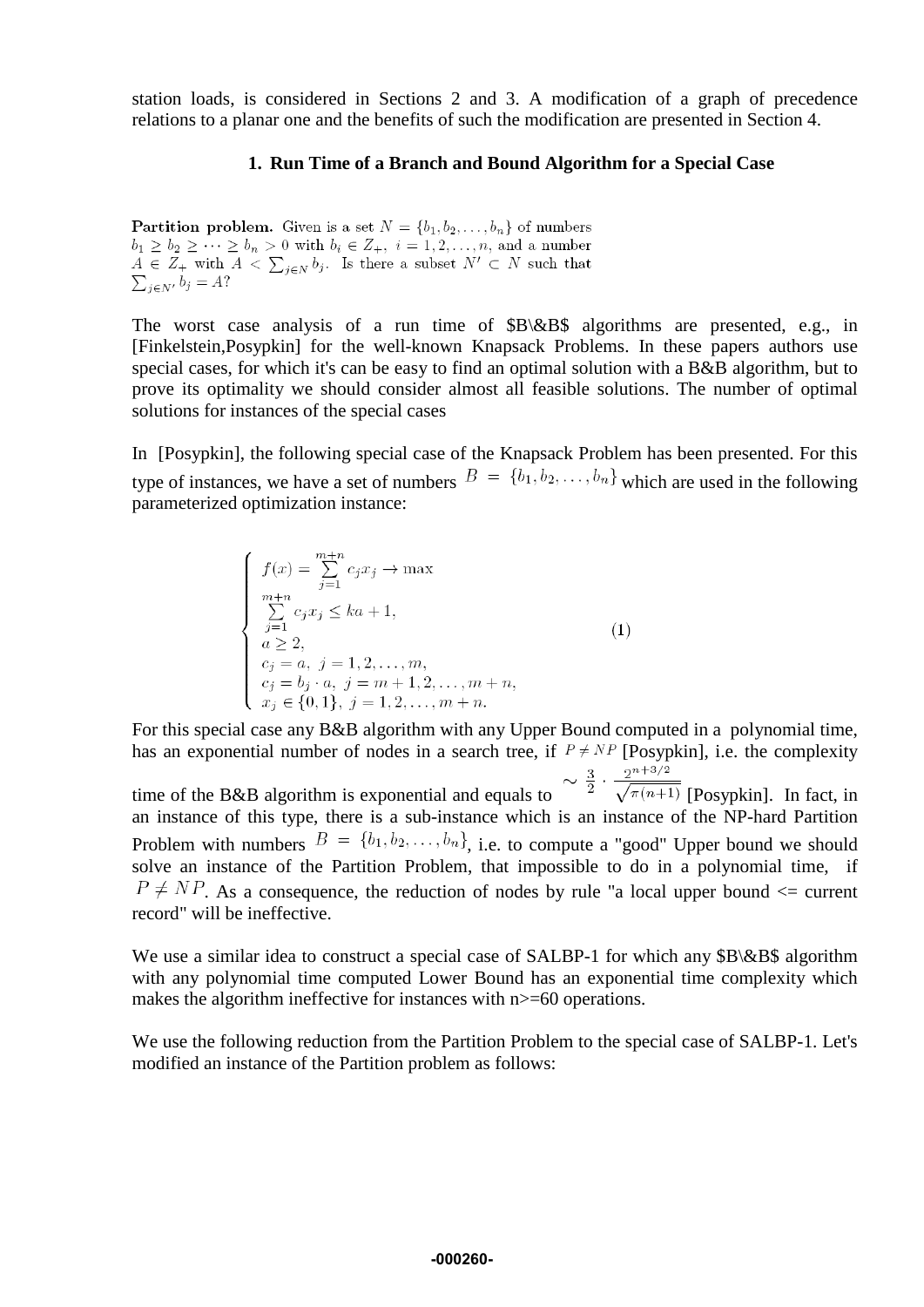Modified instance of the Partition problem. Given is a set  $\overline{N}$  =  $\{\overline{b}_1, \overline{b}_2, \ldots, \overline{b}_{2n}\}\$  of numbers  $\overline{b}_1 \ge \overline{b}_2 \ge \cdots \ge \overline{b}_{2n} > 0$  with  $\overline{b}_i \in Z_+, i = 1, 2, \ldots, 2n$ , and a number  $\overline{A} \in Z_+$  with  $\overline{A} \le \sum_{j \in \overline{N}} \overline{b}_j$ . The numbers  $\overline{b}_i$ ,  $i = 1, 2, ..., 2n$  are denoted as follows:

$$
\begin{cases}\n\overline{b}_{2n} = 1, \\
\overline{b}_{2i} = 2 \cdot \sum_{j=i+1}^{n} \overline{b}_{2j-1}, \quad i = n-1 \dots, 1, \\
\overline{b}_{2i-1} = \overline{b}_{2i} + b_i, \quad i = n \dots, 1,\n\end{cases}
$$
\n(2)

where  $b_1, b_2, \ldots, b_n$  – numbers from the initial instance. Let  $\overline{A}$  = where  $\overline{v}_1, \overline{v}_2, \ldots, \overline{v}_n$  humbers from the linear fiscance. Let  $\overline{A} = \sum_{i=1}^n \overline{b}_{2i} + A$ . The question is: "Is there a subset  $\overline{N}' \subset \overline{N}$  such that  $\sum_{j \in \overline{N}'} \overline{b}_j = \overline{A}^*?$ 

So, any instance of the Partition problems can be in polynomial time transformed to an equivalent instance of the modified problem. If the initial instance has the answer "YES" (and the same answer has the modified instance) then  $\overline{N'}$  contains one and only one number  $\overline{b}^i$  from each pair  $\{\bar{b}_{2i-1}, \bar{b}_{2i}\}$ ,  $i = 1, 2, \ldots, n$ . If the number  $b_i$  is included in the set N'then  $\bar{b}_{2i-1}$  is included in  $\overline{N'}$ , otherwise the number  $\overline{b}_{2i} \in \overline{N'}$ . Without lost of generality let us assume  $\overline{A} = \frac{1}{2} \sum_{i=1}^{2n} \overline{b}_i.$ 

In the special case of SALBP-1 we have 2n operations and  $c = \overline{A}$ . Let  $k = \min\{w|10^w \ge 2A\}$ . Processing times of operations are denoted as follows:  $t_i = 10^k + \overline{b}_i, i = 1, 2, \ldots, 2n.$ 

There are no precedence relations between operations.

It's obvious that if and only if the modified instance of the partition problem has the answer "YES" then the minimal number of machines  $m^*=2$ , otherwise  $m^*=3$ . As a consequence, if  $P \neq NP$ , there is no polynomial time computed Lower Bound with a relative error equal or less than 3/2. That means, for any set of polynomial time computed Lower Bounds  ${LB_1, LB_2, \ldots, LB_X}$ , there is an modified instance of the Partition problem with an answer "NO", for which  $LB_x = 2$ ,  $i = 1, 2, ..., X$ , although  $m^* = 3$ . For such an Partition instance any feasible solution of the corresponding SALBP-1 instance is optimal, but to prove its optimality we should consider almost all the feasible solutions.

Let's estimate the possible number of feasible solution. On the first machine there could be processed at least n-1 operations then there is at least  $\binom{2n}{n-1}$  possible loads of the first machine, i.e. the number of feasible solutions is greater than

$$
\binom{2n}{n-1} > \binom{2n}{n} \approx \frac{2^{2n}}{\sqrt{n\pi}}
$$

To solve such the instance of SALBP-1 with  $2n = 60$  a computer must perform more than  $\frac{2^{60}}{10}$  operations. Let's assume that the fastest known computer performs  $2^{30}$  operations per second, or less than  $2^{47}$  operations per day. Then a run time of an algorithm will be more than  $\frac{2^{13}}{10}$  > 800 days days! That means there are instances of SALBP-1 for which a B&B algorithms with polynomial time computed lower bounds have a too big run time.

Let's us consider the best known B&B algorithm from the paper [Sewell]. This algorithms solves all benchmark instances published online on http://www.assembly

-line-balancing.de in less than one second per instance. We analyze some of methods which are used in the algorithm to reduce the search tree.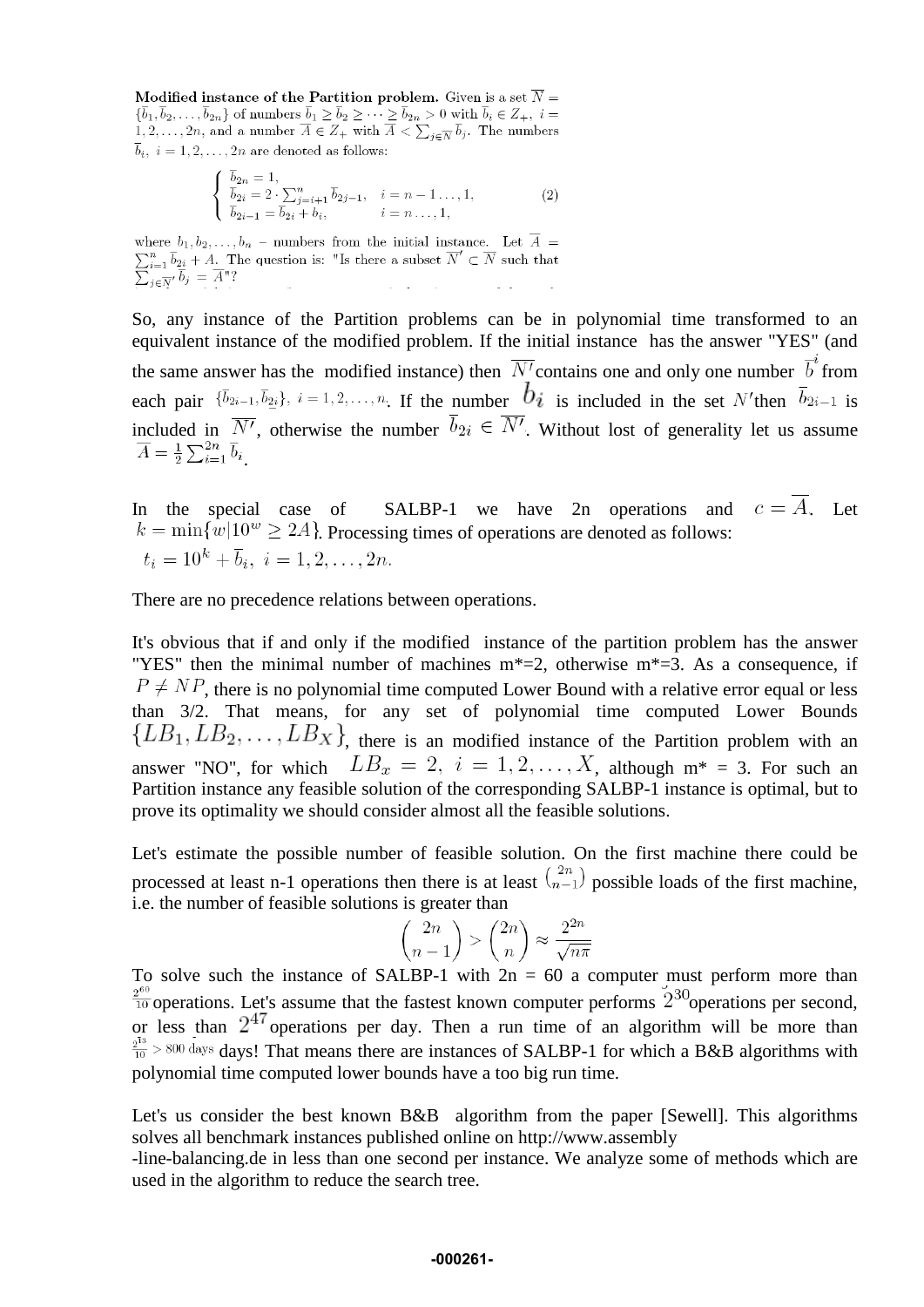1. Lower bounds.  $LB_1 = \lceil \frac{\sum t_i}{c} \rceil$ ,  $LB_2 = |\{j \in N | t_j > c/2\}| + \lceil \frac{| \{j \in N | t_j = c/2\}|}{2} \rceil$ .  $LB_3$  is computed by assigning a weight  $w_j$  to each operation j:

$$
w_j = \begin{cases} 1 & if t_j > 2c/3, \\ \frac{2}{3} & if t_j = 2c/3, \\ \frac{1}{2} & if c/3 < t_j < 2c/3, \\ \frac{1}{3} & if t_j = c/3. \end{cases}
$$
(3)

then  $LB_3 = [\sum w_j]$  For the considered instance of SALBP-1 LB1=2 and  $LB_2 = LB_3 = 0$ . It is obvious that all of these Lower Bounds are useless for the proposed special case.

2. In the algorithm, to solve subproblems a B&B algorithms for the Bin-packing problem is used. For the considered instance such the algorithm for the Bin-packing problem has an exponential run time as well, i.e. with such technique the search tree will not be reduced substantially.

3. Authors use a modification of breadth-first strategy of branching, which could be unappropriated for such kind of instances in cause of big demand to memory.

We can conclude the following. Despite the algorithm [Sewell] solves all benchmark instances in less than 1 second per instance, known B&B algorithms for SALBP-1 remains exponential and can't solve some instances with the size n>60 in appropriate time. That's why we consider a work in the field of exact algorithms for the general case of the problem unpromising. Researcher can concentrate on special cases or on essentially new solution schemes.

## **2. Maximization of Number of Stations**

To propose an essentially new solution scheme for SALBP-1, it is necessary to investigate properties of optimal solutions. We can investigate not only properties of good solutions but properties of worst solutions as well, to avoid solutions with such the properties. In this Section in contrast to classical SALBP-1, where the number of used stations should be minimized we consider an optimization problem with opposite objective criteria, namely we consider the maximization of the number of stations.

To make the maximization problem not trivial we assume that all stations (instead the last one) should be maximal loaded, i.e. for two stations  $m_1, m_2, m_1 < m_2$  there is no operation j assigned on the station  $m_2$  which can be assigned on station  $m_1$  without violation of precedence constraints or the feasibility's condition "total load time of the station doesn't exceed the cycle time". Such solutions with maximal station loads we call {\em active} solutions.

Usually in solution algorithms or algorithms of computing of Upper bounds, such active solutions are considered. Let m -- a number of stations for a feasible solution with maximal station loads,  $m^{min}$  -- a minimal number of stations and  $m^{max}$ -- a maximal number. It is known [Hackman] that  $\frac{m}{m^{min}} < 2$  and as a consequence  $\frac{m^{max}}{m^{min}} < 2$ .

Denote the maximization problem by max-SALBP-1.

On the one hand, the investigation of a particular problem with the {\it maximum} criterion is an important theoretical task. Algorithms for such a problem with the maximum criterion can be used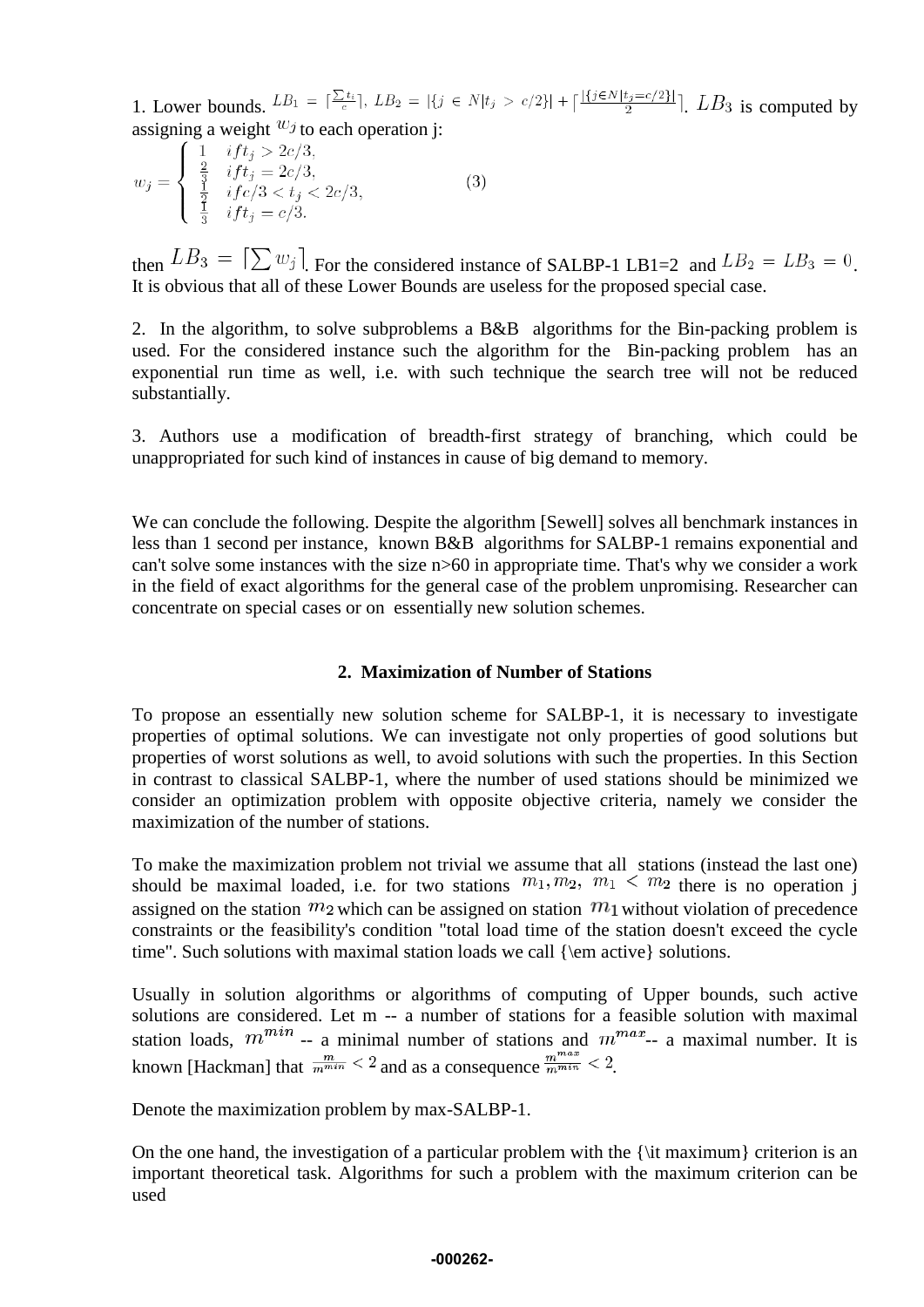to cut bad sub-problems in the branching tree of branch-and-bound algorithms, to compute Upper and Lower Bounds for a bi-criterion problems [Aloulou2010]. On the other hand, such problems have also practical interpretations and applications [Aloulou2004,Arkin,Gafarov]. Moreover a situation arises when the company is considered as a customer, and one wants to know the worst variant of a line balance, which is computed in a `black box' (e.g. in a plant).

**Lemma 1**. max-SALBP-1 is NP-hard in the strong sense **Proof**. By reduction from 3-Parition Problem

**Lemma 2.** max-SALBP-1 is not approximated with an approximation error  $3/2$ , unlike P = NP. **Proof.** By reduction from Parition Problem to the special case where  $m^* = 2$ .

In [Queyranne], it was proved that for SALBP-1 any polynomial time heuristic has worst-case ratio at least 3/2, i.e. there for a heuristic algorithm there is an instance for which  $\frac{m}{m^{min}} \ge \frac{3}{2}$ . If we consider SALBP-1 as a generalization of the Bin-Packing Problem (BP), then this approximation result can be compared with known results for the BP (e.g., see [Queyranne]), where are a heuristic, for which  $m \geq 11/9m^{mn} + 1$ . For \$BP\$ it's known that any polynomial time heuristic has worst-case ratio at least 3/2, as well. But it's hold only for  $m^{min} = 2, m = 3$ , i.e. the absolute error equals 1. For  $m^{min} > 2$  we have a worst case  $m > 11/9m^{min} + 1$ . We can conjecture, that the same relation holds for SALBP-1, too, but in [Queyranne], authors show that worst-case ratio 3/2 holds for any absolute error, i.e., for any polynomial time heuristic, for any  $m^{mn} \geq 2$ , there is an instance for which  $\frac{m}{m^{min}} = \frac{3}{2}$ .

Next we prove a similar result for max-SALBP-1.

**Lemma 3**. For any polynomial time heuristic for max-SALBP-1 , for any given absolute error  $q \geq 3$ , there is an instance for which  $\frac{m^{max}}{m} = \frac{3}{2}$  and  $m^{max} - m = q$ .

#### **3. Maximal Number of Stations for Benchmark Instances**

In this section we propose some experimental results on benchmark instances. Although, it's obvious that there are instances for which  $\frac{m^{max}}{m^{min}} = \frac{3}{2}$  (e.g., see Lemma 2), and there are instances for which  $\frac{m^{max}}{m^{min}} \approx 2$  [Scholl], it's interesting to compare the numbers on benchmark instances. The goal of the experiments is to estimate the maximal number of station for some of benchmark instances presented on http://www.assembly-line-balancing.de. To maximize the number of machines we constructed a simple B&B, with deep-first branching strategy and a simple Upper Bound which are based on the following observation:

We compute  $Pred_{j-1}$  a set of all predecessors (not immediate, too) for an operation  $j=1,2,...,n$ . Then the minimal number of the machine  $S_j$ , to which the operation j=1,2,…,n, can be assigned,

is computed as  $S_j = \frac{1}{\epsilon}$ . Denote  $ML_k$ ,  $k = 1, 2, ..., n$  is a minimal load of the station k. Let  $\iota_k^{\mathcal{L}} = \min_j \{ \iota_j | \lambda_j \leq \kappa \}$  and  $\iota_k^{\mathcal{L}} = \max_j \{ \iota_j | \lambda_j \leq \kappa \}$ . Then .

Some other trivial Upper Bounds are used, e.g.,  $UB = \lceil \frac{2 \cdot \sum t_j}{c} \rceil - 1$ . Upper bounds are recomputed for each subproblem.

Unfortunately, the proposed B&B can't solve the majority of benchmark instances in 10 minutes on CPU INTEL CORE 2 DUO 2,4 Hz (only one processer is used), but the received results allow us estimate the difference between the minimal number of machine and possible maximal number.

In the following table the experimental results are presented:

#### **-000263-**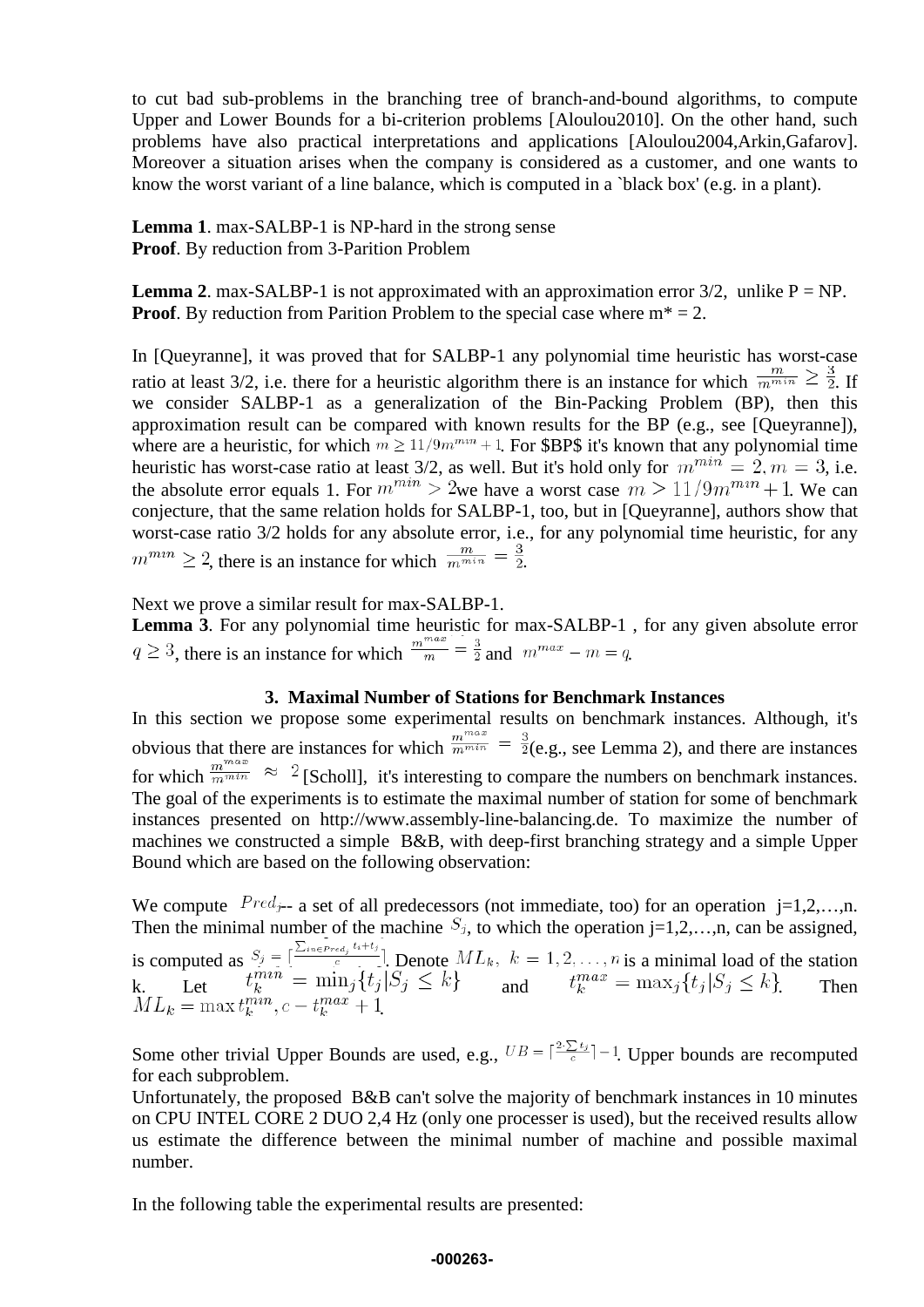| Instance                     | $\boldsymbol{n}$ | $\overline{c}$  | $m^{\overline{min}}$ | $m^{\overline{max}}$ | run time (sec) |
|------------------------------|------------------|-----------------|----------------------|----------------------|----------------|
| $\rm Arcus1$                 | 83               | 3786            | 21                   | 24                   | 600,00         |
| Arcus2                       | $\overline{111}$ | 5755            | $\overline{27}$      | 30                   | 600,00         |
| $\overline{\text{Barthol2}}$ | 148              | 84              | 51                   | 57                   | 600,00         |
| Barthold                     | 148              | 403             | 14                   | 16                   | 600,00         |
| $\overline{\mathrm{Bowman}}$ | 8                | $\overline{20}$ | 5                    | 5                    | 0,00           |
| Buxey                        | 29               | $\overline{27}$ | 13                   | 16                   | 600,00         |
| Gunther                      | 35               | 41              | 14                   | 16                   | 600,00         |
| Hahn                         | 53               | 2004            | 8                    | 9                    | 600,00         |
| Heskiaoff                    | 28               | 138             | 8                    | 10                   | 600,00         |
| Jackson                      | $\overline{11}$  | 7               | 8                    | 9                    | 0,00           |
| Jaeschke                     | 9                | 6               | 8                    | 8                    | 0,00           |
| Kilbridge                    | 45               | 56              | $\overline{10}$      | 12                   | 600,00         |
| $_{\text{Lutz1}}$            | 32               | 1414            | $\overline{11}$      | 13                   | 600,00         |
| Lutz2                        | 89               | 11              | 49                   | 52                   | 600,00         |
| $_{\rm Lutz3}$               | 89               | 75              | 23                   | 25                   | 600,00         |
| Mansoor                      | 11               | 48              | 4                    | 5                    | 0,00           |
| Mertens                      | 7                | 6               | 6                    | $\overline{6}$       | 0,00           |
| Mitchell                     | 21               | $\overline{14}$ | 8                    | 10                   | 0,36           |
| Mukherje                     | 94               | 176             | 25                   | $\overline{27}$      | 20,90          |
| Roszieg                      | 25               | 14              | 10                   | $\overline{11}$      | 247,32         |
| Sawyer                       | 30               | 25              | 14                   | $\overline{17}$      | 600,00         |
| Scholl                       | 297              | 1394            | $\overline{50}$      | $\overline{54}$      | 600,00         |
| Tonge                        | 70               | 160             | 23                   | 26                   | 600,00         |
| Warnecke                     | 58               | 54              | $\overline{31}$      | 36                   | 600,00         |
| $\overline{\text{We}}$ e-mag | $\overline{75}$  | 28              | 63                   | 63                   | 14,66          |

If the run time less than 600 then the presented  $m^{max}$  is optimal. After 60 seconds or running of the algorithm, we had the same values  $m^{max}$  for all the instances, except Arcus2 (after 60 sec.  $m^{max}$  29) and Lutz1 (after 60 sec.  $m^{max}$  = 12). The maximal founded deviation  $m^{max}$  –  $m^{min}$ doesn't exceed 20%.

## **4. Flat Graph of Precedence Relations**

In [Lazarev] authors propose a transformation of graph with precedence constraints to a planar graph for the well-known Resource-constrained Project Scheduling Problem. The same idea can be used for SALBP-1.

**Theorem 1.** For any instance of SALBP-1 with n operations and v precedence relations, there exists an analogous instance with a flat graph G' with n' operations and v' relations, where  $n + v$  $>$  n'+v'.

We obtain an analogous instance from the original one by adding "dummy" operations (with  $t_i =$ 0) and deleting all the unnecessary relations.

The proof of the theorem follows from Lemmas 4 and 5.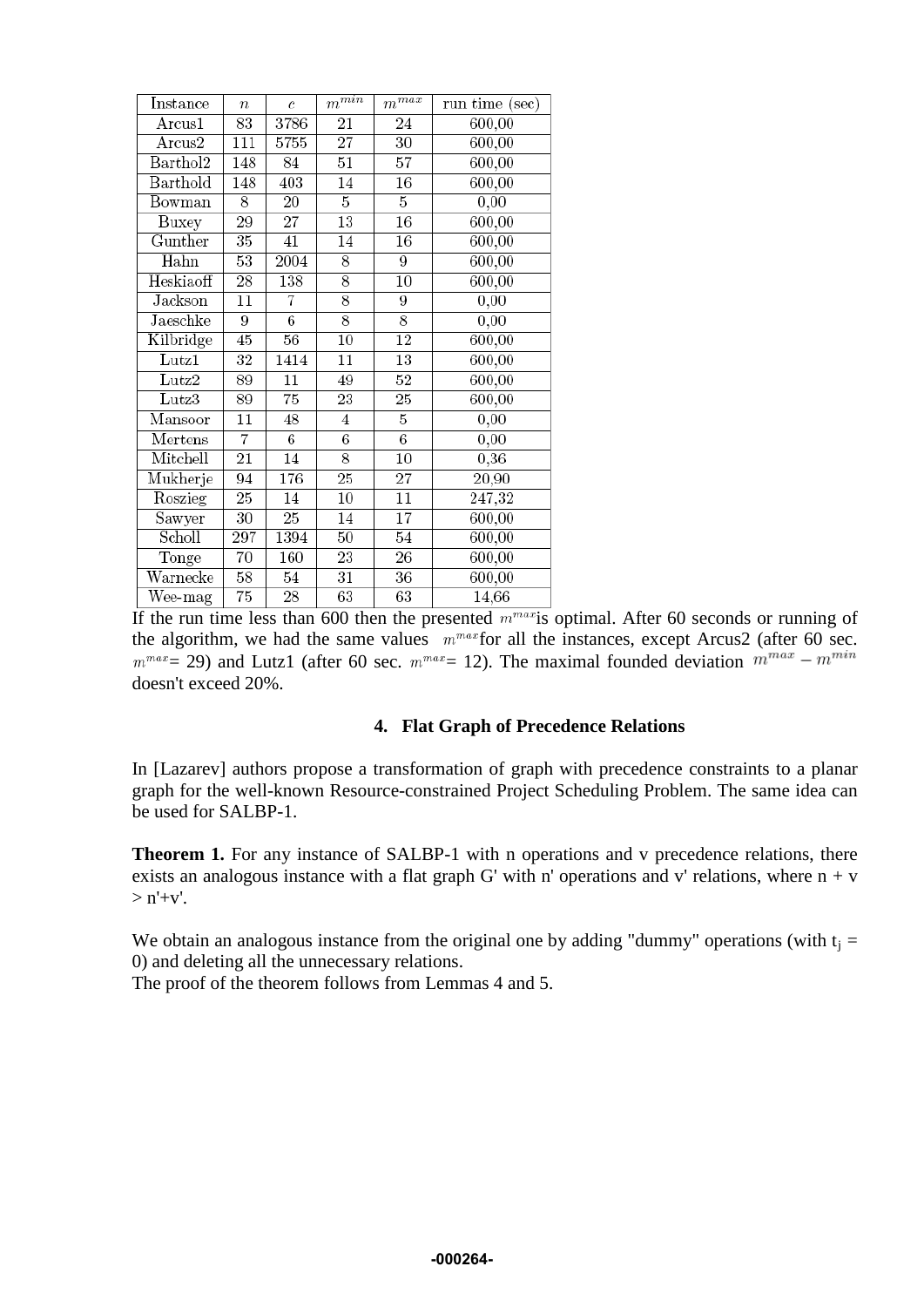

Figure 4: Transformation of  $K_{5,2}$ 

**Lemma4.** If there is a subgraph  $G' \subset G$  that is isomorphic to the special graph  $K_{3,3}$ , then we can transform it into a flat subgraph by adding "dummy" jobs (with  $t_i = p = 0$ ) and deleting all the unnecessary relations.

See the transformation rules shown in Figures 1,2.3.

**Lemma5.** If there is a subgraph  $G' \subset G$  that is isomorphic to the special graph  $K_{5,2}$ , then we can transform it into a flat subgraph by deleting all the unnecessary relations.

See the transformation rule shown in Figure 4.

The number of precedence relations influences on the run times of solution algorithms. Complexity time of algorithms (including algorithms of calculating of lower and upper bounds) the number of precedence relations is estimated by different authors as  $O(n^2)$  (i.e, the "Order strength" on http://www.assembly-line-balancing.de is estimated according to the number n(n-1) of precedence relations). If we consider only instances with a planar graph then the number of relations is  $\leq$ =3n-6, i.e.  $O(n)$ .

So, the fact mentioned in Theorem 1 allows us reduce the run time of algorithms (by reduction of unnecessary relations) and estimate the complexity exacter.

## **Conclusion**

In this paper, we propose some complexity results for SALBP-1. Namely, we propose a special case of the problem for which any Branch and Bound algorithm with any polynomial time computed Lower Bound can't solve some instances even for n=60 operations in appropriate time. Since the best known algorithm [Sewell] solves all benchmark instances in less than 1 second per instances, we suggest for the future research not concentrating on exact algorithms which are tested only on benchmark instances, but concentrate on algorithms for special cases with a good theoretically estimated run time or on essentially new solution schemes.